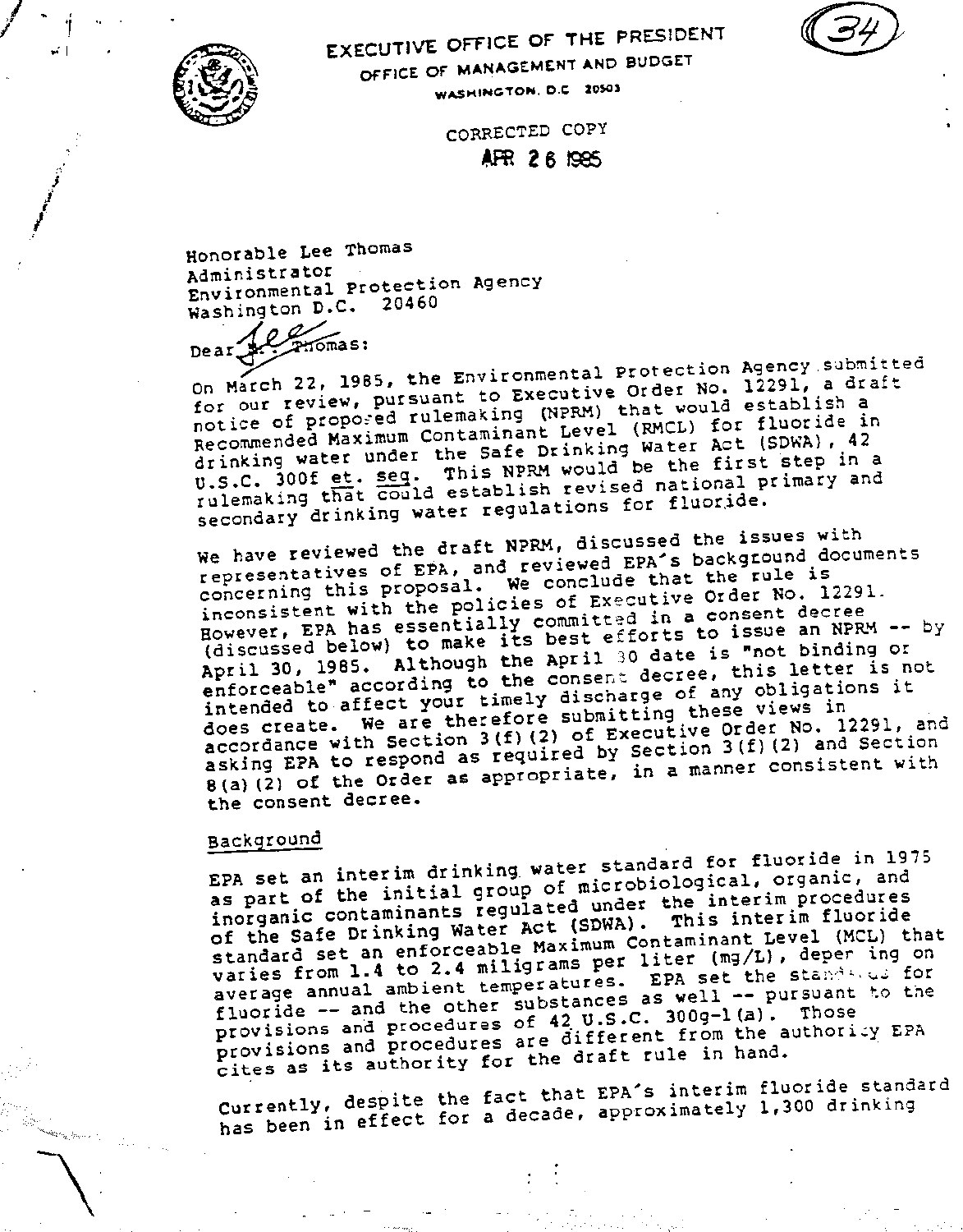water systems that are subject to the SDWA '(out of approximately water systems with the not in compliance with EPA s interimate of the second state of the second state of the second state of the second state of the second state of the second state of the second state of the second state standard. The systems that are not in compliance age generally  $(1)$  small, serving fewer than 500 people;  $(2)$  rural,  $(3)$  have naturally occurring fluoride concentrations, as opposed to levels resulting from society's use of products containing fluoride; and (4) are not subject to active efforts by EPA to enforce compliance with the current interim fluoride standards.

In 1981, the State of South Carolina petitioned EPA to revoke the 1975 interim standard for fluoride. The petition contended that fluoride did not pose any adverse effects upon health and that the costs of compliance with the interim standard (not merely the costs of treatment of systems with fluoride levels exceeding the interim levels, but the costs of monitoring, testing, etc.) were prohibitively high and greatly exceeded the benefits of the interim standard.. The Administrator of EPA, in 1981, agreed to mustim seamers.<br>--ke a decision on the South Carolina petition as soon as certain make a decreasion of the studies regulatory action was taken studies were completed. No further regulatory action we<br>by EPA. In 1984, suit was brought by the South Carolina Department of Health and Environmental Control seeking to enjoin enforcement of EPA's National Interim Primary Drinking Water Regulations for fluoride and to require the Administrator of EPA to take final action (or decide not to take final action) on an to take final accion (or research the procedures of the Safe Drinking Water Act. On February 11, 1985, a consent decree was filed in which EPA agreed either to propose an RMCL for fluoride by April 30, 1985, or to rescind the existing national interim primary drinking water regulation for fluoride.

# EPA~s Draft Proposed Rule

 $\mathbf{r}$ 

Permanent of the South Street,

The draft NPRM would propose establishing a Revised Nationa! Primary Drinking Water Regulation (NPDWR) with a RMCL of .4 mg/L. EPA proposes to base this standard on a belief that crippling skeletal fluorosis is an "adverse health effect" at high concentrations of fluoride and warrants regulation under 42 U.S.C. 300g-1(b). EPA bases this proposal to relax the current standard on its preliminary determination that dental fluorosis (the basis of the current interim standards) is not an adverse health effect.

The draft NPRM also states that EPA would in a later stage of this rulemaking establish a welfare-based secondary standard under 42 U.S.C. 300g-l(c) to address what EPA concludes is the .adverse "cosmetic" effect of dental fluorosis. Under this section, EPA can establish secondary standards to protect public

 $^{1}_{2}$ EPA draft NPRM, page 25 2EPA draft NPRM, page 25<br>346 <u>Federal Register</u> 58345 446 Federal Register 58345 South Carolina Department of Health and Environmental Control v. U.S.E.P.A. et.al., No. 3: 84-0676-15 (D.S.C. April 4, 1984).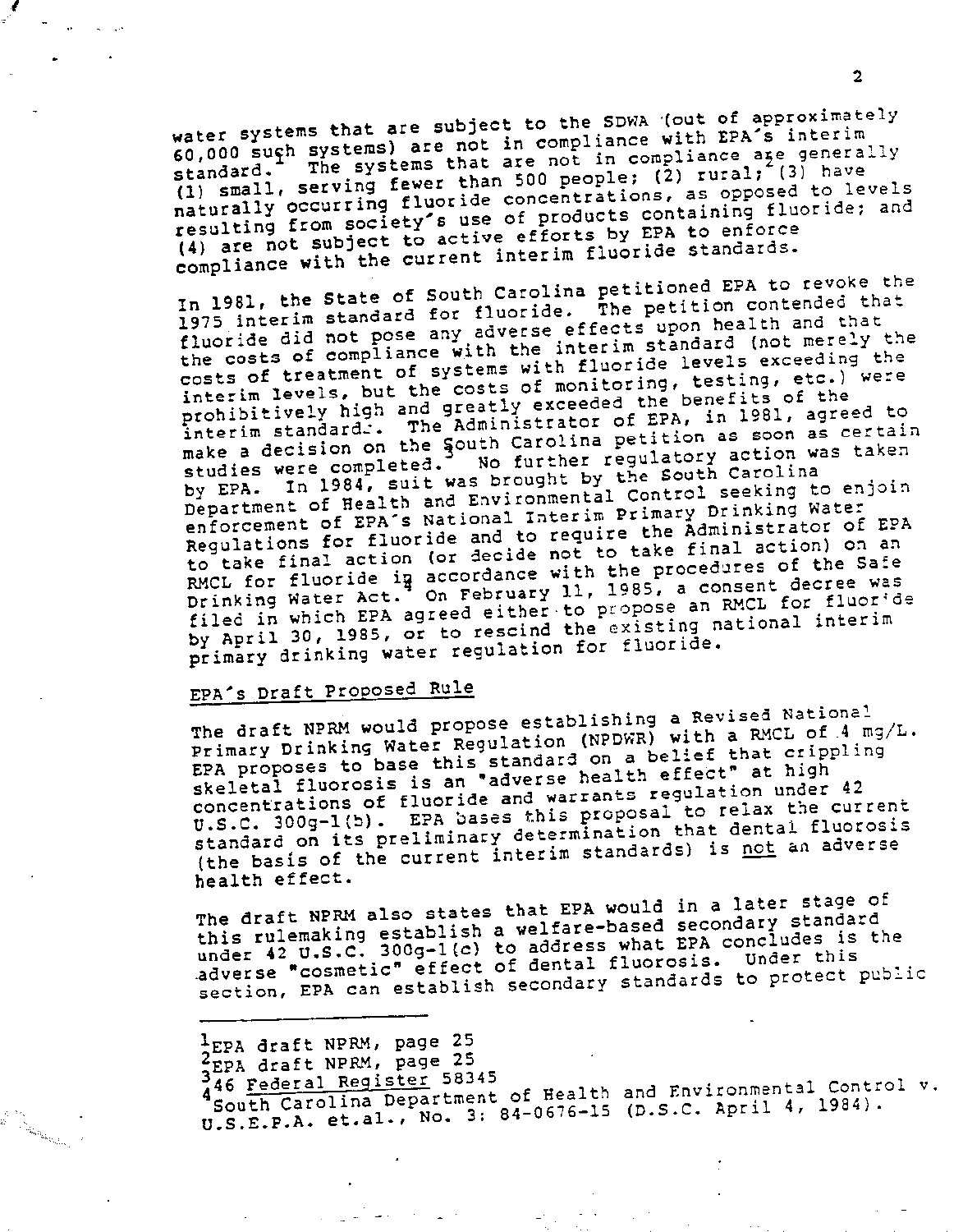welfare (e.g., factors affecting the aesthetic properties of drinking water). Secondary standards are not Federally enforceable, but are enforceable by the States at their discretion.

## Discussion

There are many aspects of EPA's proposal with which we agree. We agree with EPA~S decision to relax the interim fluoride standard because of the absence of adverse health effects (albeit seemingly prodded into this by South Carolina's persistence and its recent lawsuit). And we agree with EPA that if a primary standard is promulgated, the costs and burdens that would be imposed on the 99.6% of the drinking water systems that already meet the proposed standard should be reduced to the minimum possible level, if not eliminated altogether.

Our concerns are in three areas: (1) the basis for the finding that fluoride may present an "adverse effect on the health of persons;" (2) the need for national health standards for fluoride in view of the infinitesimal health risk and quite small (less than 0.1%) population exposure: and (3) the need for explicit criteria for the exercise of the discretion afforded to the Administrator under the SDWA.

EPA such a standards at a start mary standard even if a State has endered for 5primary enforcement responsibility for primary standards is also vested in a State if the State enacts a law establishing standards at least as stringent as the Federal standarcs. standard, however. If a national standard is promulgated, EPA may also enforce the battery of monitoring, testing, and reporting requirements that would automatically apply to every one of approximately 60,000 systems that are subject to EPA's SDWA jurisdication. Under current law, EPA can take action against a system violating the standard only by filing a court suit. EPA can also take indirect action, where the drinking water program has been delegated to the State, by asking the State to take enforcement action. (EPA might even, in an extreme case, withdraw delegation of a program from a State that fails to undertake enforcement action.) Most States have the authority, through State law, to use administrative order and penalty provisions to enforce drinking water standards (instead of seeking a remedy through court action). Even if it weren't for statutory limitations, the States would always be in a better position to take enforcement action because most of the non-compying systems are small and remote.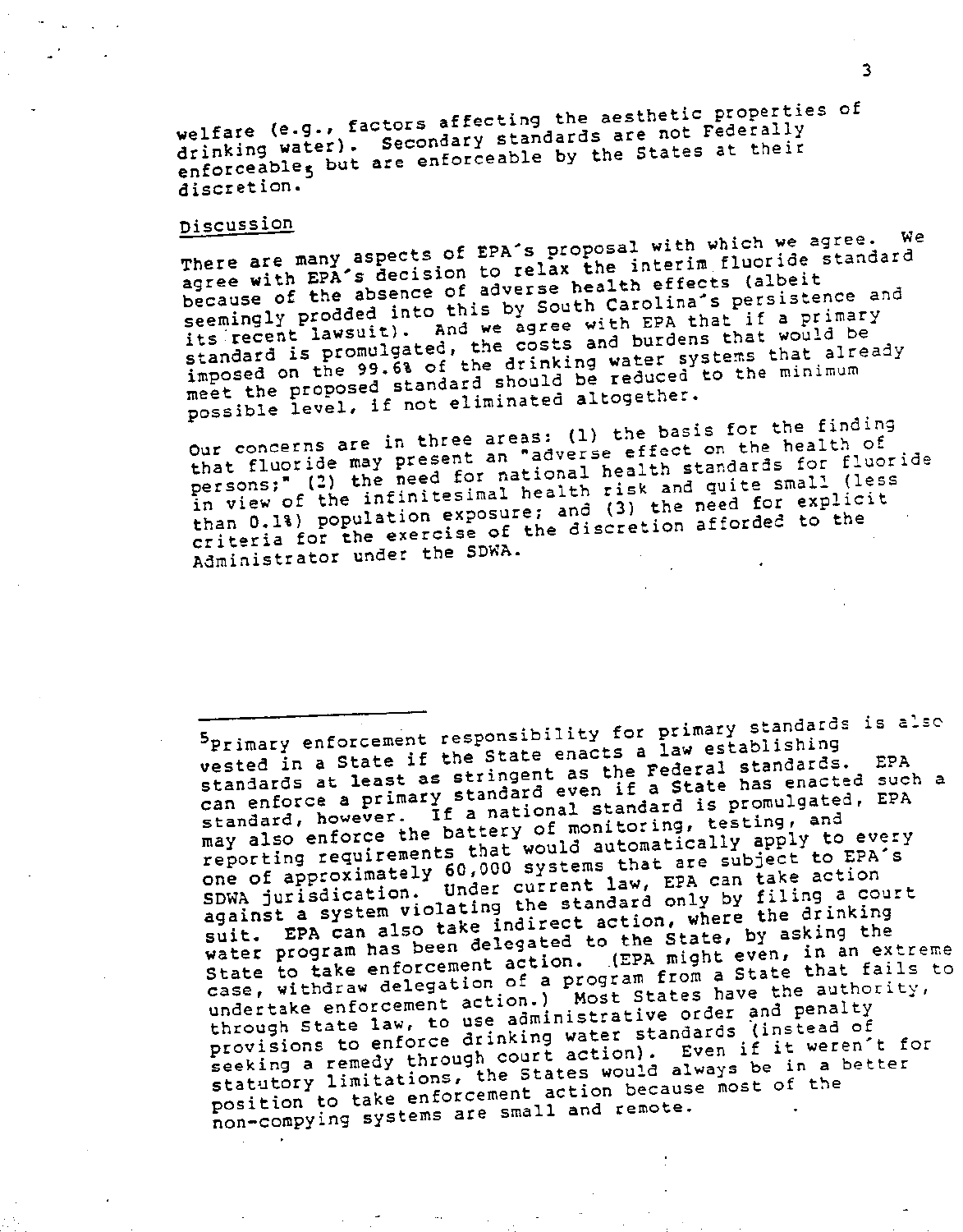# The Adverse Effects on the Health of Persons.

Under 42 U.S.C. 300g-1 (b)(1) (B), the Administrator has the discretion to establish RMCLs ~for each contaminant which, in his indgement based on the report on the study conducted pursuant to subsection *(e)* of this subsection, may have any adverse effect on the health of persons."

Dental Health. At low concentrations, fluoride intake has the beneficial effect of reducing tooth decay. The optimum concentration for this purpose is 1 mg/L. Over 90% of the 60,000 public drinking water systems must add fluoride in order to reach the optimum level needed to prevent tooth decay. But at what levels of concentration does fluoride have an adverse effect on the health of persons?

In 1981, EPA asked the Surgeon General to assess the effects of fluoride. The Surgeon General responded on July 30, 1982. later summarized his findings of 1982, as follows:

"On July 30, 1982, I responded to a request from the Environmental Protection Agency (EPA) to review the scientific aspects of epidemiological studies relating to the effects of fluoride ingested through drinking water and to provide advice on the validity and significance of the findings relative to dental fluorosis. My summary conclusion, based on the lack of sufficient scientific evidence to the contrary, was that dental fluorosis, while not a desirable condition, was nevertheless not an adverse health effect. Thus, from an oral health standpoint, fluoride as currently found in<sub>7</sub>U.S. drinking water supplies, does not constitute a hazard.~

In 1984, the Surgeon General reaffirmed that dental fluorosis does not present an adverse effect on the health of persons.

6The study by the National Acaaemy of Sciences under subsection (e) was "to determine ... the maximum contaminant levels ... in order to prote it the health of persons form any known or adverse effects ... " and was to be the basis for action by the Administrator. The study didn't do this, of course, which in major part accounts for EPA's difficulty in carrying out the SDWA after this critical default in the legislative scheme. Letter from C. Everett Koop, M.D. Surgeon General, to William D. Ruckleshaus, Administrator of EPA, dated January 23, 1984.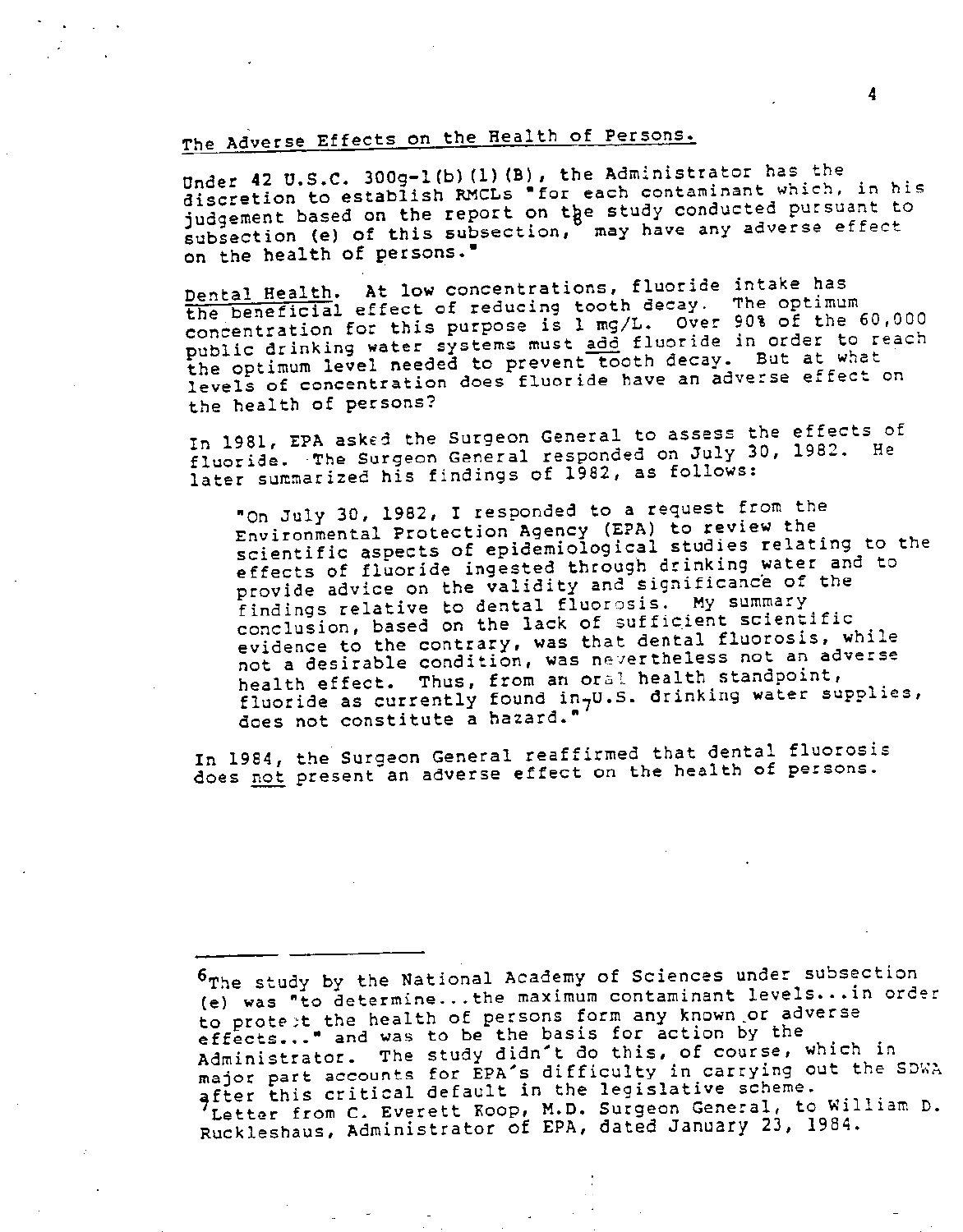Non-Dental Health. In 1983, EPA requested the Surgeon General to review the medical literature on the non-dental effects associated with elevated levels of fluoride intake. The surgeon General convened a committee of experts and, on the basis of the conclusions of that committee, the surgeon General reported in a letter of January 23, 1984, as follows:

"Adverse health effects were defined by the committee as death (poisoning), gastrointestinal hemorrhage, ,gastrointestinal irritation, arthralgias, and crippling fluorosis. No record exists of poisoning death from fluorides consumed in drinking water. There are no scientifically credible reports of gastrointestinal effects of levels found in drinking water. Clinical experience suggests that arthralgias are not likely to occur in patients who are on th~rapeutic regimens of less than 20 milligrams (mg) per day. Crippling fluorosis has been detected in some people who have consumed 20 mg of more of fluoride per day from all sources for twenty or more years. Such a situation does not exist in the U.S. today."

The expert committee convened by the Surgeon General concluded in its report that:

"The difference between four times and ten times optimum represents an adequate margin of safety unless further research warrants reconsideration of these levels. There exists no directly applicable scientific documentation of adverse medical effects at levels of fluoride below 8 mg/L  $(ppm)$ ."

In its draft NPRM, EPA confirms this fact -- no cases of water-related grippling fluorosis have been diagnosed in the water forces. 8 EPA nonetheless purports to find an adverse water-terated 8. EPA nonetheless purports to find an adverse<br>United States. EPA nonetheless purports to find an adverse<br>effect on the health of persons from fluoride. In its draft NPRM for the primary standard, EPA explained the basis as follows:

"Based upon the information available at this time, the Administrator has concluded that crippling skeletal fluorosis is an adverse effect on health that can be caused by excessive amounts of fluoride in drinking water, and that 4 mg/L is the level below which 'no known or anticipated adverse effects on health of persons occur and which allow an adequage margin of safety.' Thus an RMCL is proposed at 4  $mg/L$ ."

 $^{8}_{\Delta}$ EPA draft NPRM, pages 41, 44 EPA draft NPRM, page 56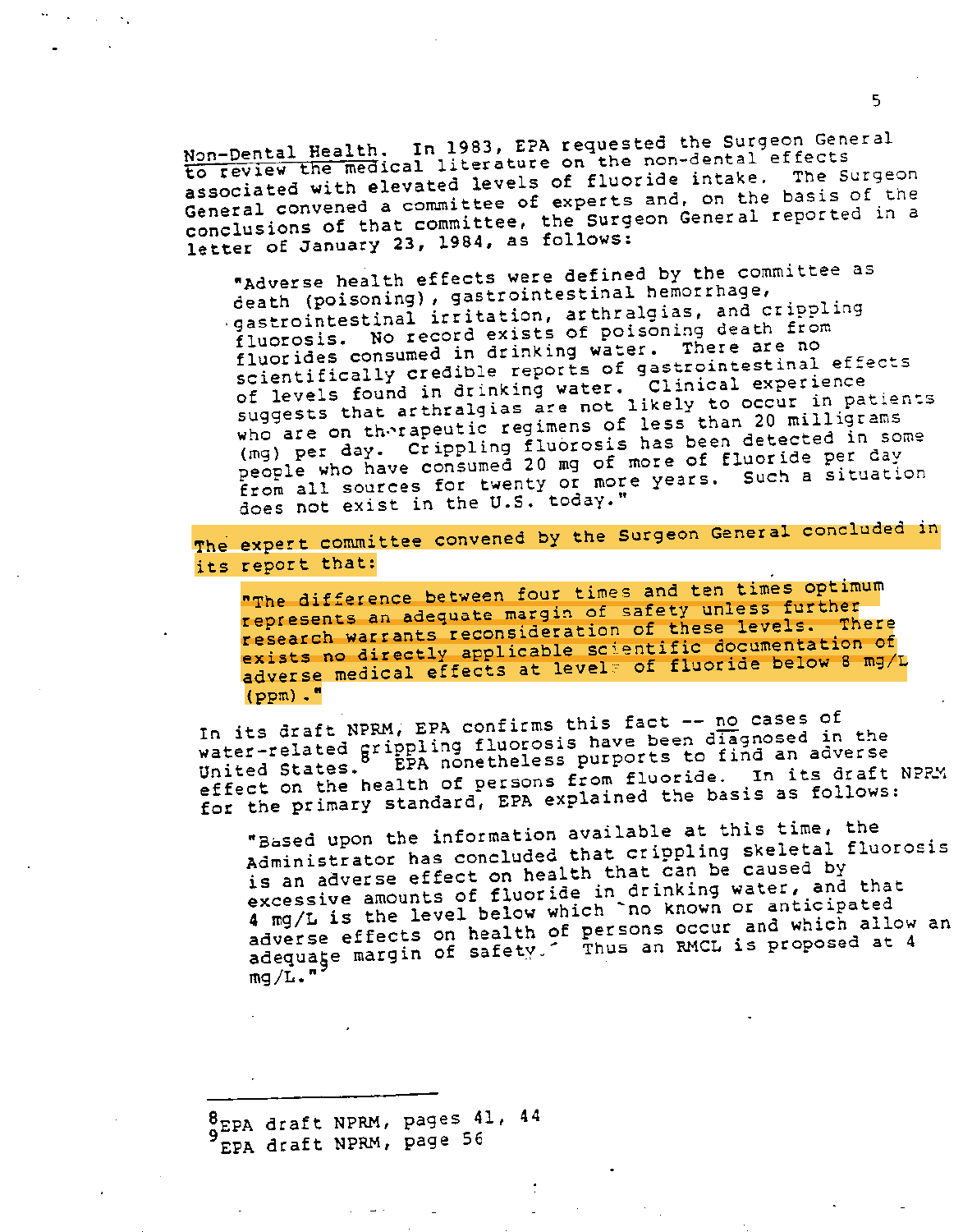The Population Exposed to these Risks and the Need for a National Solution

Elevated fluoride levels occur in a relatively small -- and well known -- number of drinking water systems. EPA's draft NPRM rnown -- nem 32 systems have fluoride concentrations of 4 mg/L reports that of These 282 systems represent approximately 0.4% of the Nation<sup>-</sup>s 60,000 drinking water systems subject to the SDWA. In other words, 99.6% of the Nation's system have levels that are below the 4 mg/L level that EPA proposes to establish. And yet everyone of these 60,000 systems would be subject to the Federal presence that a national health standard for fluoride would pres<br>Lites 11 complete with requirements to test, monitor, report, etc.

Not only is the rumber of systems that have levels of concentration greater than the 4 mg/L standard that EPA would propose small -- both in absolute terms and as a percentage of the total number of systems that would be covered in order to reach this small number -- but the population served by these few systems is an even smaller fraction of the whole. EPA estimates that 184,000 people are served by the 282 systems that have<br>fluoride concentrations greater than 4 mg/L. This is less than  $f_{\text{m}}$  fluoride concentrations greater than  $4 \text{ mJ/L}$ . This is less than 0.1% of the total population of 190-200 million served by the 60,000 drinking water systems that are subject to the SDWA.

Even fewer people are served by systems with higher concentrations of fluoride. At levels of concentration of 6 mayand higher, 17,000 people are served. At levels of copcentration of 8 mg/L and higher,  $3,000 - 4,000$  people are served. all these concentrations, the Surgeon General and his "world class" panels have found no demonstrated cases of adverse affects on the health of persons.

#### $10$ EPA draft NPRM, page 25

11-The mater systems relying on surface sources of supply are required to monitor once a year, systems relying on groundwater sources of supply are required to monitor once every three years. If the fluoride concentration exceeds the MCL, the system is required to take three additional samples within a month. If the average fluoride concentration exceeds the MCL, the system is out of compliance with the drinking water standard and the system must take the actions necessary to reduce the fluoride levels. The drinking water system must also 1) notify the population it serves that fluoride levels exceed Federal drinking water standards, 2) advise the public of the effects of fauoride, and 1) inform the public of ways to avoid these effects.<br>13EPA draft NPRM, page 26

13<sub>Only</sub> a still smaller group is truly relevant to EPA's risk assessment since the surgeon General~s Reports indicated that whatever effects relatively high concentrations of fluoride may have would occur in children below the age of 9.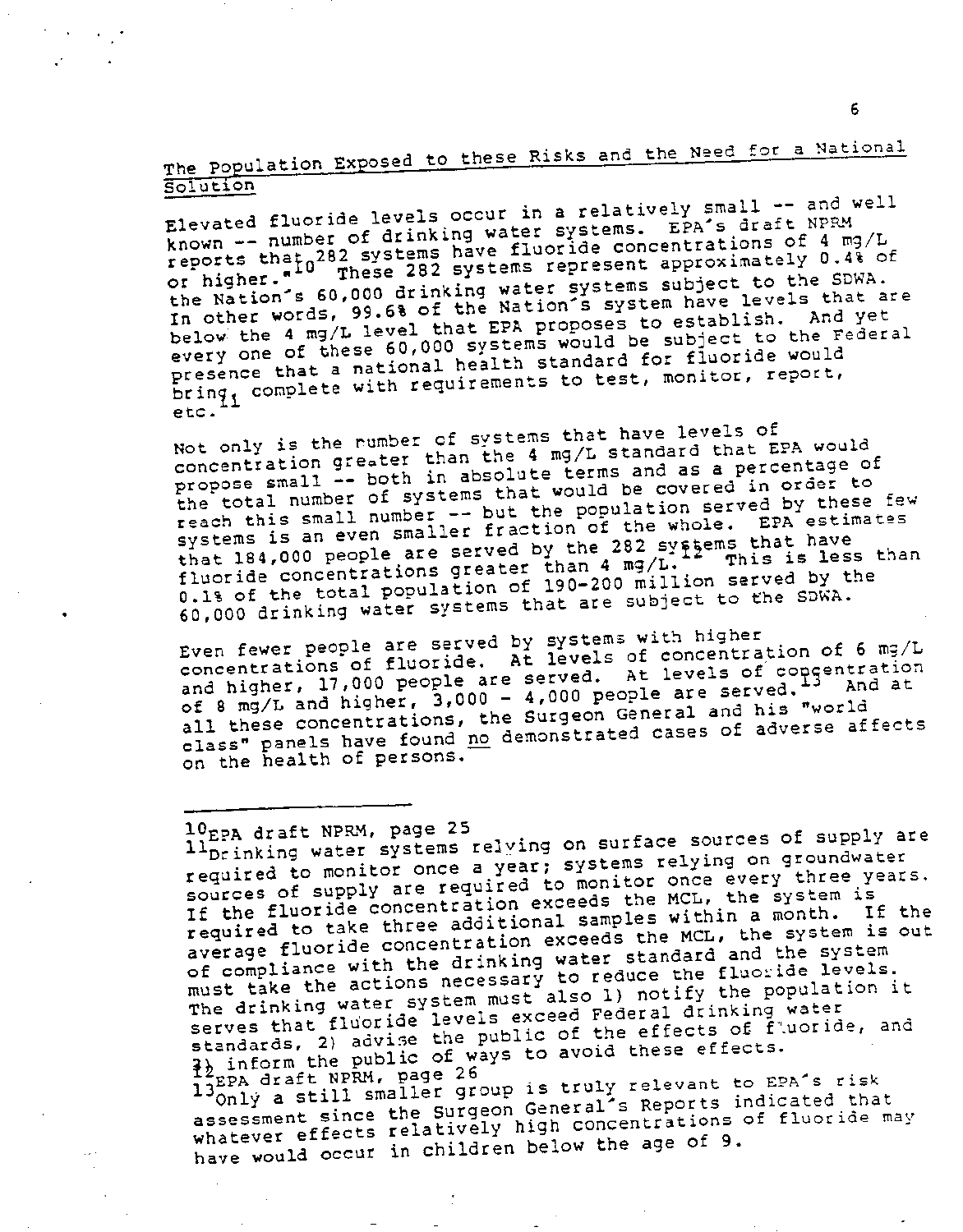Not only is the population served by systems with fluoride concentrations of 4 mg/L and higher quite small, but EPA and the States know which systems these are. EPA, the States, and presumably the people themselves know they are exposed, and they know they have been so exposed for an indeterminant number of years because these levels occur naturally and they are quite stable over time. In fact, for the last decade, they have also known that most of these systems have been in violation of EPA's current interim standard.

in Library

What is going to change if EPA relaxes the standard to 4? What will be the adverse effects on the health of persons that would be avoided by EPA's draft NPRM? Stated the other way around, what would be the health benefits of this standard? Is this benefit worth the costs of a national system that apparently necessitates regulating all 60,000 systems even if only a few are a "problem"?

Since there is no evidence of any adverse effect on the health of persons from fluoride consumed in the United States, it is not very helpful to calculate the costs per case avoided, since apparently no cases would be avoided.

On the basis of EPA estimates of treatment cost, the costs of this fluoride standard would be \$5 million or more-per year. For a family of four in a smaller community, the treatment cost of meeting the standard would increase water bills by roughly \$110 per year.

The use of a primary standard means requiring 190-200 million people to bear the costs of absolutely unnecessary regulatory requirements in order to force 184,000 people to pay to reduce the naturally occurring fluoride in their drinking water to less than  $4 \overline{mg/L}$ . And even if it made sense to impose these nationwide burdens to address a handful of known, local "problems," this approach would still depend upon a counterintuitive assumption, viz: That EPA or the States would actually enforce the standards against these systems or that the systems enforce the standard. EPA and the States would volanter by the and more stringent, fluoride standard in effect for almost a decade, and still 1,300 systems are in violation of it, 282 with concentration levels at 4 mg/L or greater. It is not clear to me why this is going to change under this EPA proposal. Yet if it does not, the effect of the proposal will simply be to impose regulatory burdens on 100% of the systems without any effect on fluoride levels whatsoever -in 99.6% of the systems because they are already below 4 mg/L, and in 0.4% because they would not come into compliance. of this would be undertaken moreover, in order to avoid no documented adverse health effects from concentrations of fluoride found in this Nation's 60,000 drinking water systems.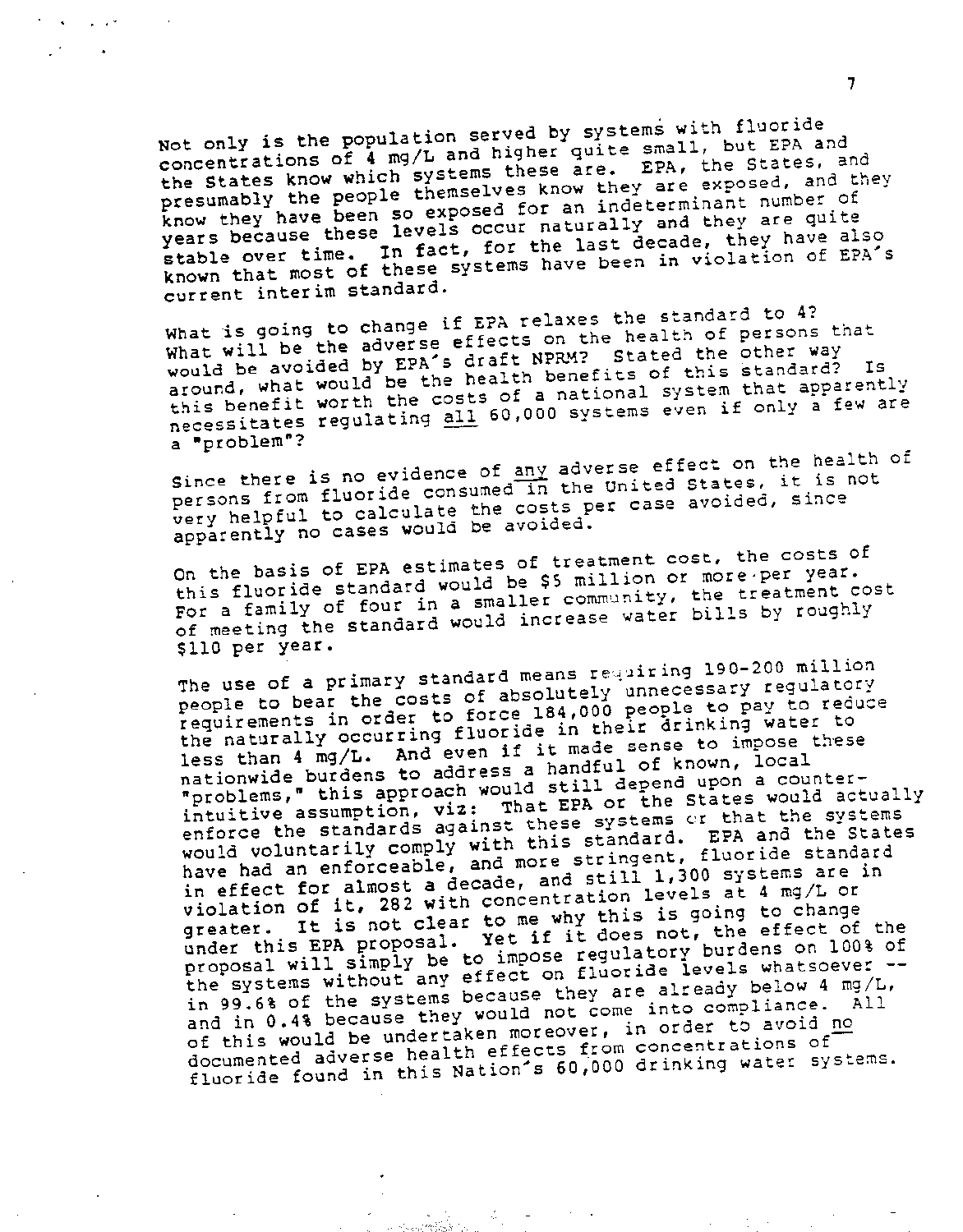# The Need for Criteria for the Exercise of Discretion Afforded to the Administrator by the SDWA

The SDWA, read literally, would appear to vest the Administrator with the discretion to regulate "any physical, chemical, with the discrete in matter in water when "may have any adverse effect on the health of persons." The Act does not require that the substance actually occur in any drinking water system, or enough of them to warrant nationwide regulations, nor does the Act limit to concentrations that actually occur the levels that may be used in determining an adverse effect on health.

Our point is not that the Act should answer these questions -- in our view it should not -- but that the agency should state how it intends to exercise this discretion in a reasonable fashion. Although EPA is not proposing to regulate in the outer-most reaches of the Act, and could not reasonably propose to do so, the two regulatory proposals submitted thus far for our review under Executive Order No. 12291 have some common defects. Neither sets forth and applies criteria for exercise of the Administrator's discretion, nor otherwise provides the public with much understanding of how he will exercise the discretion afforded him by the SDWA.

Both proposals would impose nationwide regulatory requirements in order to address a small percentage of "problem" systems. In the NPRM proposing RMCLs for certain volatile organic chemicals<br>(VOCs), published last summer the percentage of all 60,000 (FAT proposed), hed last summer" the percentage of all 60,000 (vous), published treatable leve 5 of VOCs was less than 4%. In the proposed fluoride NPRM, the corresponding percentage is 0.4%.

Both proposals 'would impose costs to be borne by 190-200 million consumers in order to address ~problems" faced by but a few consumers. In the VOC proposal, if the MCLs were set at the RMCL levels, no more than approximately 10% of drinking water. consumers would face concentration levels in excess of the levels that would be regulated. In the proposed fluoride NPRM the corresponding percentage is less than 0.1%.

And both proposals would "solve" very small if not imagined "health" problems. In the VOC proposal, if all of the regulated VOCs were eliminated from the Nation's drinking water systems, approximately two-thirds of one case of cancer would be avoided out of more than 400,000 cancer deaths per year. In the case of the proposed fluoride NPRM, no cancer cases would be avoided, for indeed no adverse health effects of any type would be avoided.

1449 Federal Register 24330

£7.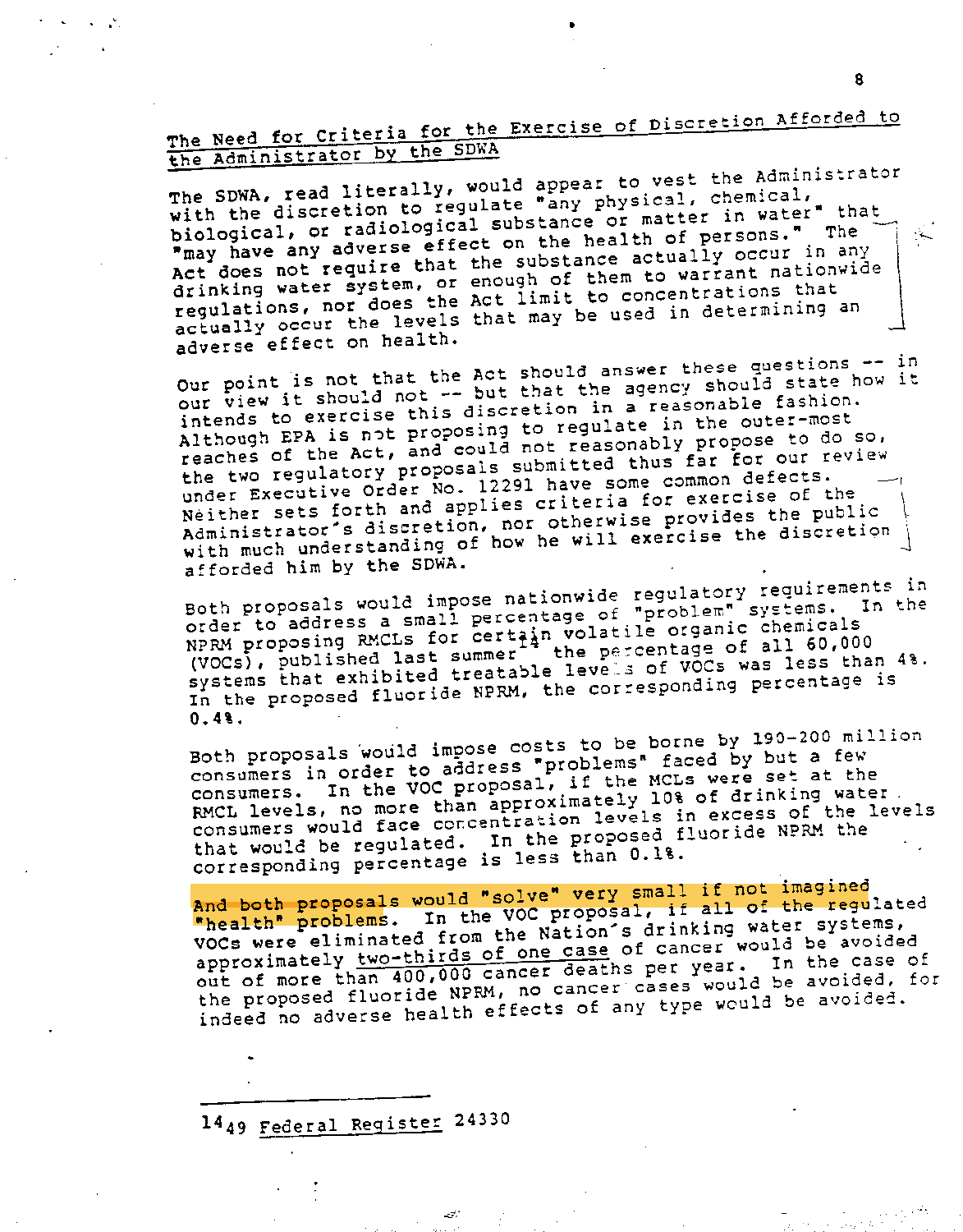From the two proposals we have reviewed, we conclude that EPA From the two for regulation substances  $\frac{1}{2}$  and address the is not selecting healths. If these two proposals however, perhaps worthwhile health gains. If these two proposals do address the<br>largest remaining risks in our drinking water, however, perhaps Congress should consider whether national drinking water standards are needed at all.

In the Voca week published last year, EPA identified whether In the  $VU = V \cdot V$  purports to consider in determine where In the vols news published last full, in additional primary whether<br>regulations establishing national primary drinking water standards are appropriate.

- \_ whether the frequency of occurrence, the concentrations detected, and the extent of the population exposed warrant regulation;
- whether available health evidence (or toxicological data) warrants a determination that adverse health effects would occur (or are anticipated) at levels found in drinking water; and
- the possibility that future contamination of the waterant supplies from spills or improper disposal may warrant regulation (even though these substances have not been found to date at high levels or frequencies).

We agree that these are among the important factors to be<br>considered in deciding whether to proceed with the regulation<br>a substance. The agency has not specified how these general We agree that these are shown to proceed with the regulation considered in who agency has not  $\mathsf{SPCALIEG}$  how the senior  $\mathsf{S}$ . howev factors are used to evaluate individual contaminants, however.<br>For example, EPA has not identified any explicit standards -- de factors are  $\frac{128.6}{1000}$  has not identified any explicit statement hat might be For example,  $\frac{m}{n}$  is risks, population at  $\frac{m}{n}$  . Etc.  $\frac{m}{n}$  is or is  $min_{1}$  is  $sum_{i}$  cubstances where national regularia could possiused to identify war is it clear how these current pour letter of have been used to arrive at the current NPRM. It is a spect of EPA's have been used to arrive at the current NPRM. In our letter of<br>May 9, 1984, we expressed our concern with this aspect of EPA's draft rule for VOCs. The same issue now arises in the context of the draft NPRM for fluoride.

## Conclusion

In its petition and lawsuit South Carolina suggested rescinding In its pectric interim fluoride standard and issuinges. It wou the present interim fluoride standard and issuing a secondary<br>standard instead. In our view, this has advantages. It would<br>avoid the difficulty of searching for an adverse health effect<br>because a health standard would not standard instead. In our viching for an adverse hearth effect<br>avoid the difficulty of searching for an adverse health set-a .,"-s-e'-c'--o;.....n=..:::..d-a-r--y .... -st-a-naardto.a"eaf·wrth"aen-t-a:T'··fY;:;-; <sup>r</sup>0<sup>s</sup> is, recog <sup>n</sup> izi<sup>n</sup><sup>9</sup> secondary sympactic is not a health problem.  $A_{\text{max}}$  with a that dental fluorosis is not a health problem. It would not<br>impose burdens or costs on everyone in order to deal with a few,

9